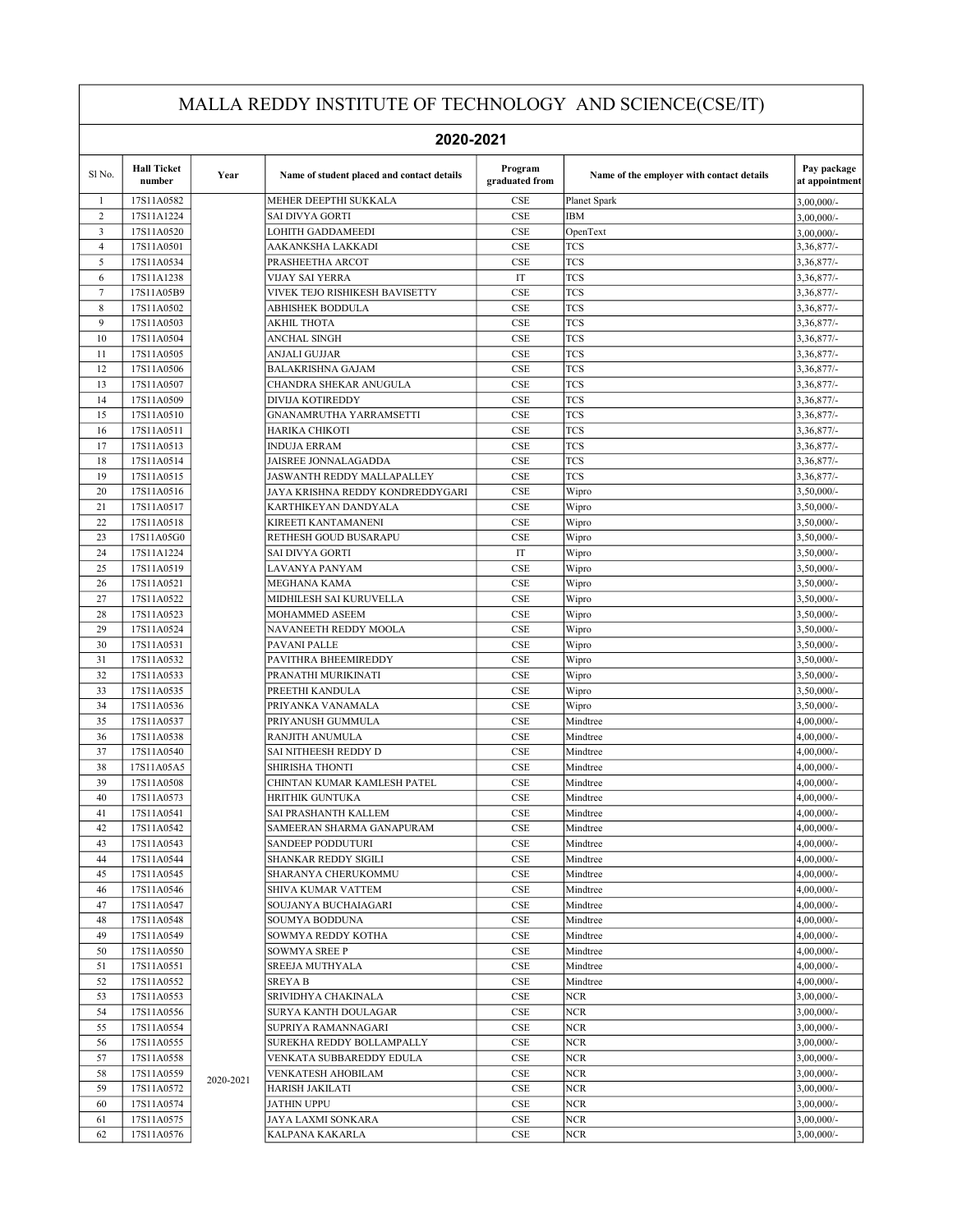| 63  | 17S11A0577 | KARTHIKESHWAR NANDHIKASI     | CSE                 | <b>NCR</b>              | $3,00,000/$ - |
|-----|------------|------------------------------|---------------------|-------------------------|---------------|
| 64  | 17S11A0578 | KHUSHBOO SHARMA              | CSE                 | <b>NCR</b>              | $3,00,000/$ - |
| 65  | 17S11A0579 | LAKSHMI SUREKHA Y            | CSE                 | <b>NCR</b>              | 3,00,000/-    |
| 66  | 17S11A0580 | LEELA ADITYA R V N           | CSE                 | <b>NCR</b>              | 3,00,000/-    |
| 67  | 17S11A0583 | MOUNIKA BATTULA              | <b>CSE</b>          | <b>NCR</b>              | 3,00,000/-    |
| 68  | 17S11A0584 | MOUNIKA MADDULA              | CSE                 | <b>NCR</b>              | 3,00,000/-    |
| 69  | 17S11A0597 | <b>ROHIT SINGH</b>           | CSE                 | <b>NCR</b>              | 3,00,000/-    |
| 70  | 17S11A0598 | <b>ROOPIN GHANATE</b>        | <b>CSE</b>          | <b>NCR</b>              | 3,00,000/-    |
| 71  | 17S11A0599 | SAI KRISHNA RAO POLASANI     | <b>CSE</b>          | <b>NCR</b>              | $3,00,000/$ - |
| 72  | 17S11A05A0 | SAIKRISHNA VEMULA            | CSE                 | <b>NCR</b>              | $3,00,000/$ - |
| 73  | 17S11A1224 | <b>SAI DIVYA GORTI</b>       | CSE                 | Accenture               | 3,30,000/-    |
| 74  | 17S11A05C5 | BHARATH CHANDRA BABU BATTULA | <b>CSE</b>          | Accenture               | 3,30,000/-    |
| 75  | 17S11A05A4 | SHASHANK BALABADRAPATRUNI    | CSE                 | Accenture               | 3,30,000/-    |
| 76  | 17S11A05A7 | <b>SRAVANI KARLA</b>         | CSE                 | Accenture               | 3,30,000/-    |
| 77  | 17S11A05A8 | SRI HARSHITHA P G            | CSE                 | Accenture               | 3,30,000/-    |
| 78  | 17S11A05A9 | <b>SUKUMAR PATTEPU</b>       | CSE                 | Accenture               | 3,30,000/-    |
| 79  | 17S11A05F1 | PREETHI REDDY V              | <b>CSE</b>          | Accenture               | $3,30,000/$ - |
| 80  | 17S11A05E4 | <b>MOHIT KURIL</b>           | CSE                 | Accenture               | $3,30,000/-$  |
| 81  | 17S11A05A2 | <b>SARAIAH RASALA</b>        | <b>CSE</b>          | Accenture               | 3,30,000/-    |
| 82  | 17S11A05D0 | <b>GANESH DONTHULA</b>       | CSE                 | Accenture               | 3,30,000/-    |
| 83  | 17S11A05D1 | <b>HEMA MEKALA</b>           | CSE                 | Accenture               | 3,30,000/-    |
| 84  | 17S11A05A1 | <b>SANDEEP KUMAR BOGA</b>    | <b>CSE</b>          | Accenture               | 3,30,000/-    |
| 85  | 17S11A05D5 | <b>KIRAN BANDI</b>           | <b>CSE</b>          | Accenture               | 3,30,000/-    |
| 86  | 17S11A05E2 | MOHAMMED ZAID AHMED          | CSE                 | Accenture               | 3,30,000/-    |
| 87  | 17S11A05D4 | KALYAN SAMPANGI              | <b>CSE</b>          | Accenture               | 3,30,000/-    |
| 88  | 17S11A05E8 | PRANITHA BHIMAVARAPU         | CSE                 | Accenture               | 3,30,000/-    |
| 89  | 17S11A05C9 | <b>DIVYA DASOJI</b>          | CSE                 | Accenture               | 3,30,000/-    |
| 90  | 17601A0565 | POLASI PADMASRI KALYANI      | CSE                 | Accenture               | 3,30,000/-    |
| 91  | 15S11A0535 | RAVITEJA SIRNAPALLY          | <b>CSE</b>          | <b>TCS</b>              | 3,36,877/     |
| 92  | 17S11A05H2 | TARUN KUMAR NAHAK            | <b>CSE</b>          | <b>TCS</b>              | 3,36,877/-    |
| 93  | 16S11A0534 | PRASHANTH P                  | <b>CSE</b>          | <b>TCS</b>              | 3,36,877/     |
| 94  | 16S11A05B0 | TANUJ UPPUTURI               | CSE                 | <b>TCS</b>              | $3,36,877/$ - |
| 95  | 16S11A05B4 | VARUN GOUD MADAGARI          | CSE                 | <b>TCS</b>              | $3,36,877/$ - |
| 96  | 16S11A05B5 | VENKAT VAMSHI CH             | <b>CSE</b>          | <b>TCS</b>              | 3,36,877/     |
| 97  | 16S11A05B9 | VINITH KOTAGIRI              | <b>CSE</b>          | <b>TCS</b>              | 3,36,877/-    |
| 98  | 16S11A05E4 | MOHAMMAD FAYAZUDDIN AFRIDI   | CSE                 | <b>TCS</b>              | 3,36,877/     |
| 99  | 16S11A05G7 | <b>SATHISH RAYALA</b>        | <b>CSE</b>          | <b>TCS</b>              | $3,36,877/$ - |
| 100 | 16S11A05H9 | VISHNU VARDHAN MARAKA        | <b>CSE</b>          | <b>TCS</b>              | 3,36,877/     |
| 101 | 17S11A1213 | MEGHANA REDDY SHERI          | IT                  | <b>TCS</b>              | 3,36,877/-    |
| 102 | 17S11A1216 | NIHARIKA GUNDLA              | IT                  | <b>TCS</b>              | 3,36,877/-    |
| 103 | 17S11A1215 | NAVEEN KUMAR MARRIPUDI       | IT                  | <b>TCS</b>              | $3,36,877/-$  |
| 104 | 17S11A1214 | MEGHANA VANGAPELLI           | IT                  | <b>TCS</b>              | $3,36,877/-$  |
| 105 | 17S11A1217 | NIHARIKA PILLUTLA            | IT                  | DXC Technologies        | $3,00,000/$ - |
| 106 | 17S11A1218 | PUNITH REDDY PURITIPATI      | IT                  | <b>DXC</b> Technologies | $3,00,000/$ - |
| 107 | 17S11A1219 | RACHANA JANGA                | IT                  | <b>DXC</b> Technologies | $3,00,000/$ - |
| 108 | 17S11A1220 | RAJU NANDIKONDA              | IT                  | DXC Technologies        | 3,00,000/-    |
| 109 | 17S11A1221 | <b>RAMYA VENNA</b>           | IT                  | DXC Technologies        | 3,00,000/-    |
| 110 | 17S11A1222 | <b>RENUKA GOPI</b>           | $_{\rm IT}$         | <b>DXC</b> Technologies | 3,00,000/-    |
| 111 | 17S11A1223 | <b>RUDRAL</b>                | $\operatorname{IT}$ | <b>DXC</b> Technologies | 3,00,000/-    |
| 112 | 17S11A1225 | <b>SAI KUMAR KATTA</b>       | $\operatorname{IT}$ | DXC Technologies        | 3,00,000/-    |
| 113 | 17S11A1226 | SAI KUMAR RAVOLU             | $\operatorname{IT}$ | DXC Technologies        | 3,00,000/-    |
| 114 | 17S11A0512 | HARIKRISHNA KANDIKONDA       | CSE                 | DXC Technologies        | 3,00,000/-    |
| 115 | 17S11A0525 | NAVEEN ATHINAMONI            | CSE                 | DXC Technologies        | 3,00,000/-    |
| 116 | 17S11A0539 | SAI KIRAN REDDY KATUKURI     | CSE                 | <b>DXC</b> Technologies | 3,00,000/-    |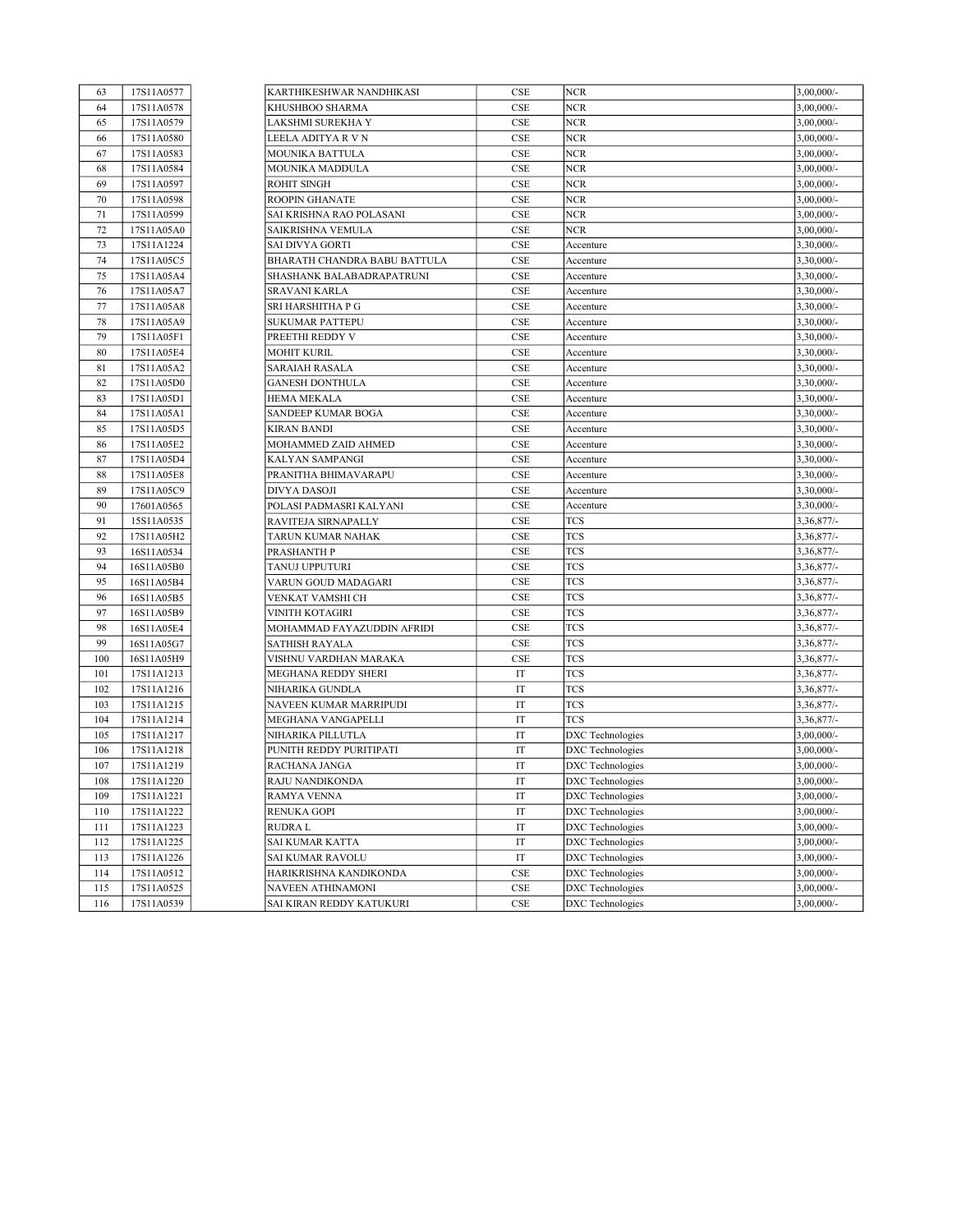## MALLA REDDY INSTITUTE OF TECHNOLOGY AND SCIENCE(ECE)

## PLACEMENT DATA

| Sl No.         | <b>Hall Ticket number</b> | Year      | Name of student placed and        | Program    | Name of the employer with contact details | Pay package      |
|----------------|---------------------------|-----------|-----------------------------------|------------|-------------------------------------------|------------------|
| 1              | 17S11A0469                |           | <b>DIVYA ADUSUMALLI</b>           | ECE        | wipro                                     | 350004           |
| $\overline{2}$ | 17S11A0404                |           | AMRUTHA IRAGAVARAPU               | ECE        | <b>TATA</b>                               | 336877           |
| 3              | 17S11A0450                |           | SUMANTH REDDY JANGA               | ECE        | <b>TATA</b>                               | 336877           |
| 4              | 17S11A0430                |           | ROSHINI RAVIKANTI                 | ECE        | <b>TATA</b>                               | 336877           |
| 5              | 17S11A04D2                |           | HANISH REDDY YARASANI             | ECE        | <b>TATA</b>                               | 336877           |
| 6              | 17S11A0415                |           | <b>KEERTHANA NARA</b>             | ECE        | <b>TATA</b>                               | 336877           |
| 7              | 17S11A0418                |           | <b>MANIDEEP KONJARLA</b>          | ECE        | <b>DXC Technology</b>                     | 360000           |
| 8              | 17S11A04D0                |           | DINESH REDDY RACHA                | ECE        | DXC Technology                            | 360000           |
| 9              | 17S11A0454                |           | <b>UDAY KUMAR GUDIPATI</b>        | ECE        | <b>DXC Technology</b>                     | 360000           |
| 10             | 17S11A04A9                |           | <b>TEJASHWINI MYKALA</b>          | ECE        | <b>DXC Technology</b>                     | 360000           |
| 11             | 17S11A0470                |           | <b>DIVYA CHAVAN</b>               | ECE        | Accenture                                 | 450000           |
| 12             | 17S11A04A7                |           | SURENDAR REDDY VAZRALA            | ECE        | Accenture                                 | 450000           |
| 13             | 17S11A0403                |           | <b>AKHILA RANGU</b>               | ECE        | Accenture                                 | 450000           |
| 14             | 17S11A0431                |           | SAHITHI BOLLEPALLY                | ECE        | DXC Technology                            | 360000           |
| 15             | 17S11A0450                |           | SUMANTH REDDY JANGA               | ECE        | Cognizant                                 | 401988           |
| 16             | 18S15A0401                |           | ANAND KUMAR UPPARAPALLY           | ECE        | Instrukant                                | 450000           |
| 17             | 17S11A0431                |           | SAHITHI BOLLEPALLY                | ECE        | <b>CDK Global</b>                         | 450000           |
| 18             | 17S11A0440                |           | SOWMYA MUTYA                      | ECE        | Capgemini                                 | 380000           |
| 19             | 17S11A04A9                |           | TEJASHWINI MYKALA                 | ECE        | Infosys                                   |                  |
| 20             | 17S11A0406                |           | <b>CHANDU KANIKE</b>              | ECE        | Magneq software                           | 300000           |
| 21             | 17S11A0410                |           | <b>GIRIJA AKELLA</b>              | ECE        | Magneq software                           | 300000           |
| 22             | 17S11A0413                |           | KAVYA SREE THURPU                 | ECE        | Magneq software                           | 300000           |
| 23             | 17S11A0423                |           | NIKHIL MABBU                      | ECE        | Magneg software                           | 300000           |
| 24<br>25       | 17S11A0429                |           | <b>ROHIT JAIN</b><br>SOWMYA MUTYA | ECE        | Magneq software                           | 300000           |
| 26             | 17S11A0440                |           | ALEKYA DULIPALA                   | ECE        | Magneg software                           | 300000           |
| 27             | 17S11A0467<br>17S11A0473  |           | JAYASREE N                        | ECE<br>ECE | Magneq software                           | 300000           |
| 28             | 17S11A0495                |           | SAI TEJA UPPU                     | ECE        | Magneq software<br>Magneq software        | 300000<br>300000 |
| 29             | 17S11A0403                |           | <b>AKHILA RANGU</b>               | ECE        | <b>HSBC</b>                               | 350000           |
| 30             | 17S11A0409                |           | <b>DIVYA BOPPANA</b>              | ECE        | <b>HSBC</b>                               | 350000           |
| 31             | 17S11A0414                |           | KEERTHANA MERUGU                  | ECE        | <b>HSBC</b>                               | 350000           |
| 32             | 17S11A0420                |           | MOHAMMAD YASEEN KHAN              | ECE        | <b>HSBC</b>                               | 350000           |
| 33             | 17S11A0427                |           | RAJA REDDY ALETI                  | ECE        | <b>HSBC</b>                               | 350000           |
| 34             | 17S11A0434                |           | SHARAN KUMAR H                    | ECE        | <b>HSBC</b>                               | 350000           |
| 35             | 17S11A0440                |           | SOWMYA MUTYA                      | ECE        | <b>HSBC</b>                               | 350000           |
| 36             | 17S11A0447                |           | SRILATHA BALNIGANI                | ECE        | <b>HSBC</b>                               | 350000           |
| 37             | 17S11A0479                |           | <b>MD APSANA</b>                  | ECE        | <b>HSBC</b>                               | 350000           |
| 38             | 17S11A0482                |           | PALLAVI V                         | ECE        | <b>HSBC</b>                               | 350000           |
| 39             | 17S11A0490                |           | <b>REVATHI NERUSU</b>             | ECE        | <b>HSBC</b>                               | 350000           |
| 40             | 17S11A04B7                |           | <b>VIKAS PAINDLA</b>              | ECE        | <b>HSBC</b>                               | 350000           |
| 41             | 17S11A04C1                |           | ABHIGNYA MANDA                    | ECE        | <b>HSBC</b>                               | 350000           |
| 42             | 17S11A04E8                |           | RAJESH J                          | ECE        | <b>HSBC</b>                               | 350000           |
| 43             | 17S11A0412                |           | HINDUSREE GAJJALA                 | ECE        | <b>Hexaware Technology</b>                | 320000           |
| 44             | 17S11A0417                |           | KOTESWAR RAO PADALA               | ECE        | <b>Hexaware Technology</b>                | 320000           |
| 45             | 17S11A0431                |           | SAHITHI BOLLEPALLY                | ECE        | Hexaware Technology                       | 320000           |
| 46             | 17S11A0435                |           | SHASHANK NERELLA                  | ECE        | Hexaware Technology                       | 320000           |
| 47             | 17S11A0439                |           | SIRI CHANDANA THOKALA             | ECE        | Hexaware Technology                       | 320000           |
| 48             | 17S11A0442                |           | <b>SRAVANI MOTHE</b>              | ECE        | <b>Hexaware Technology</b>                | 320000           |
| 49             | 17S11A0444                | 2020-2021 | SREEKANTH DAMA                    | ECE        | <b>Hexaware Technology</b>                | 320000           |
| 50             | 17S11A0451                |           | SWATHI YAMSANI                    | ECE        | <b>Hexaware Technology</b>                | 320000           |
| 51             | 17S11A0461                |           | AAKANKSHA AMIDIPUR                | ECE        | <b>Hexaware Technology</b>                | 320000           |
| 52             | 17S11A0464                |           | AJAY KUMAR SALVERU                | ECE        | Hexaware Technology                       | 320000           |
| 53             | 17S11A0477                |           | MANISHA GADKOL                    | ECE        | <b>Hexaware Technology</b>                | 320000           |
| 54             | 17S11A0487                |           | RAJU BUROLLA                      | ECE        | Hexaware Technology                       | 320000           |
| 55             | 17S11A04A2                |           | SRAVANI VATTI                     | ECE        | Hexaware Technology                       | 320000           |
| 56             | 17S11A04B9                |           | VISHAL MUNIPALLY                  | ECE        | Hexaware Technology                       | 320000           |
| 57             | 17S11A04D0                |           | DINESH REDDY RACHA                | ECE        | <b>Hexaware Technology</b>                | 320000           |
| 58             | 17S11A04D7                |           | LOHIT PRAKASH K                   | ECE        | <b>Hexaware Technology</b>                | 320000           |
| 59<br>60       | 18S15A0401                |           | RAKESH KUMAR M<br>ANAND KUMAR     | ECE        | Hexaware Technology                       | 320000           |
|                |                           |           | UPPARAPALLY                       | ECE        | Hexaware Technology                       | 320000           |
| 61             | 17S11A0401                |           | AKHIL SIRIPURAM                   | ECE        | Intone Networks (India) Pvt. Ltd          | 250000           |
| 62             | 17S11A0407                |           | DEEPIKA KAKKERA                   | ECE        | Intone Networks (India) Pvt. Ltd          | 250000           |
| 63             | 17S11A0415                |           | KEERTHANA NARA                    | ECE        | Intone Networks (India) Pvt. Ltd          | 250000           |